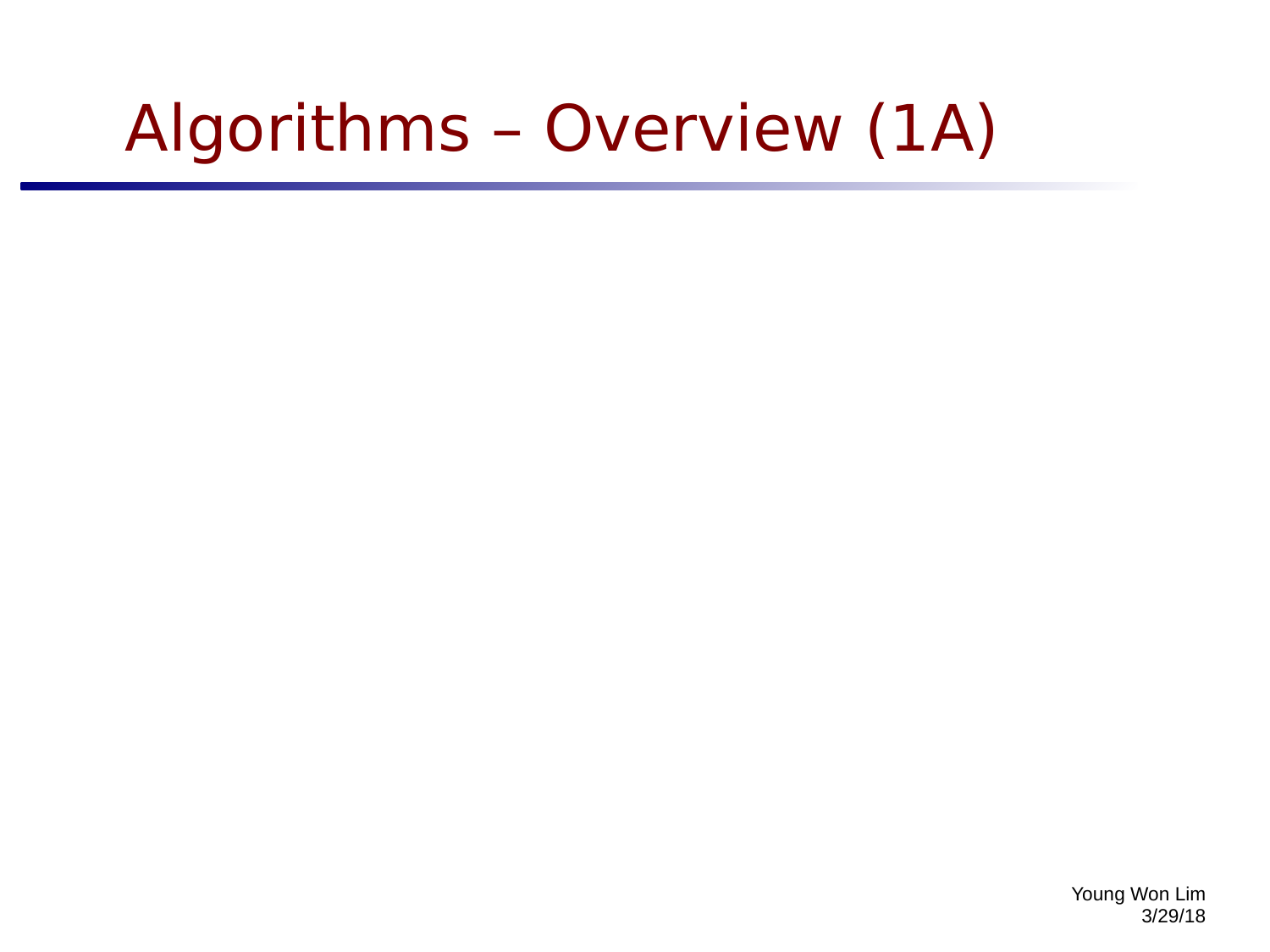Copyright (c) 2017 – 2018 Young W. Lim.

 Permission is granted to copy, distribute and/or modify this document under the terms of the GNU Free Documentation License, Version 1.2 or any later version published by the Free Software Foundation; with no Invariant Sections, no Front-Cover Texts, and no Back-Cover Texts. A copy of the license is included in the section entitled "GNU Free Documentation License".

Please send corrections (or suggestions) to [youngwlim@hotmail.com](mailto:youngwlim@hotmail.com).

This document was produced by using LibreOffice and Octave.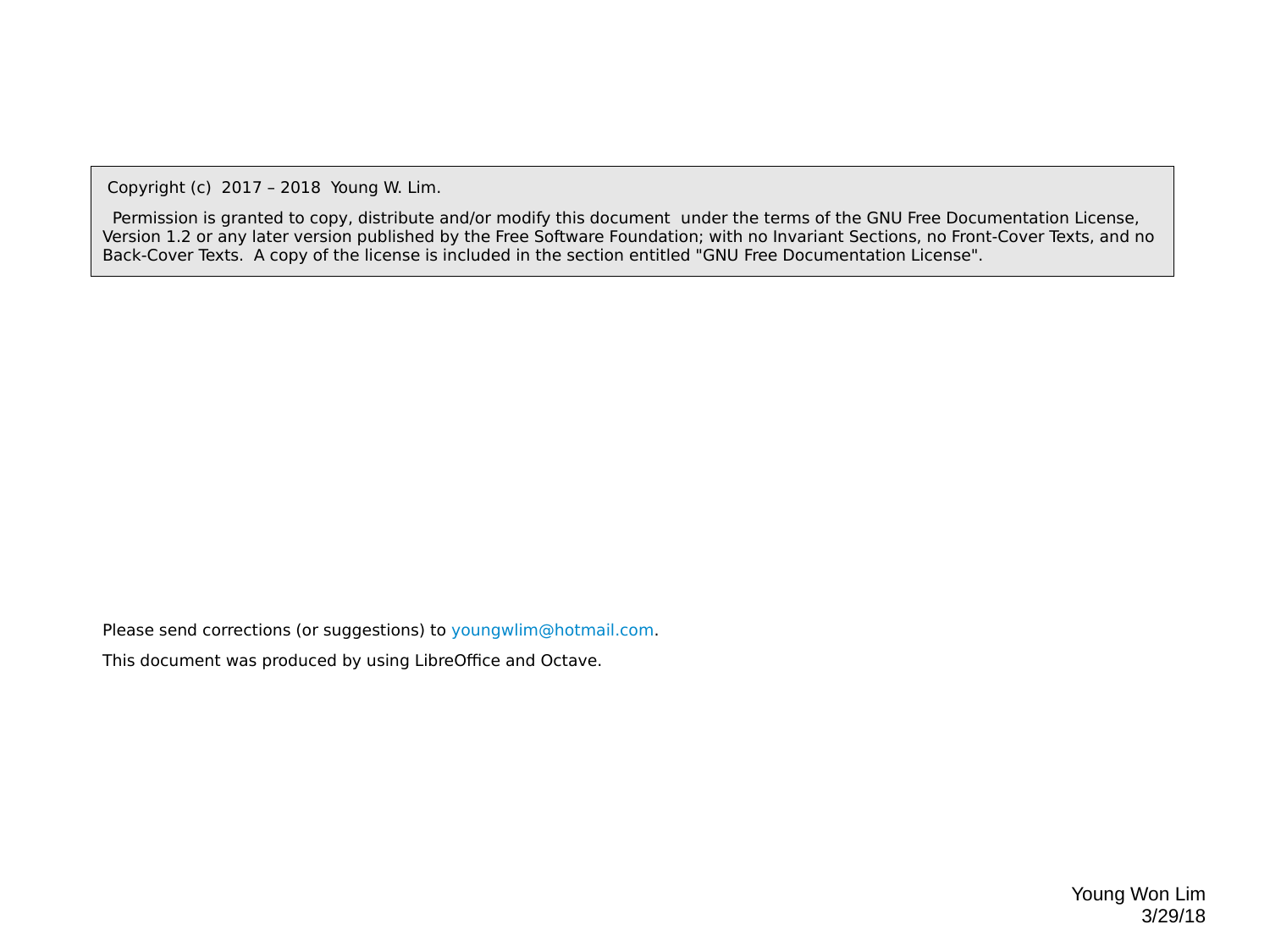An informal definition could be "a set of rules that precisely defines a sequence of operations." which would include all computer programs, including programs that do not perform numeric calculations. Generally, a program is only an algorithm if it stops eventually.

A prototypical example of an algorithm is the Euclidean algorithm to determine the maximum common divisor of two integers;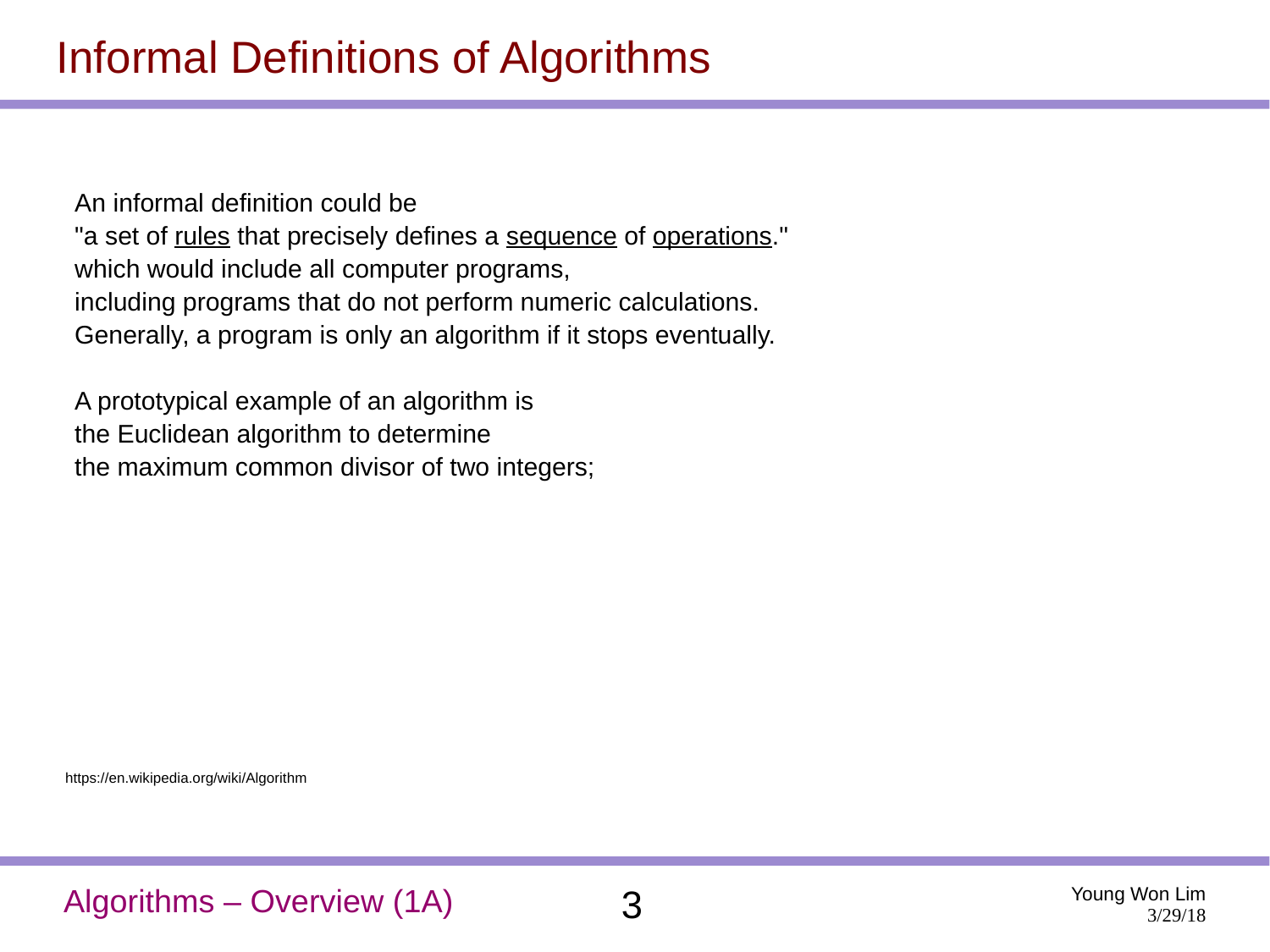# Flow Chart – Euclid Algorithms

**flow chart** of an algorithm (Euclid's algorithm) for calculating the greatest common divisor (gcd)

two numbers **a** and **b** in locations named **A** and **B**.

successive subtractions in two loops:

- IF the test **B** ≥ **A**, THEN **B ← B − A**
- Similarly, IF  $A > B$ , THEN  $A \leftarrow A B$ .

terminates when (the contents of) **B** is 0, yielding the g.c.d. in **A**.

(Algorithm derived from Scott 2009:13; symbols and drawing style from Tausworthe 1977).

https://en.wikipedia.org/wiki/Algorithm



### Algorithms – Overview (1A) 4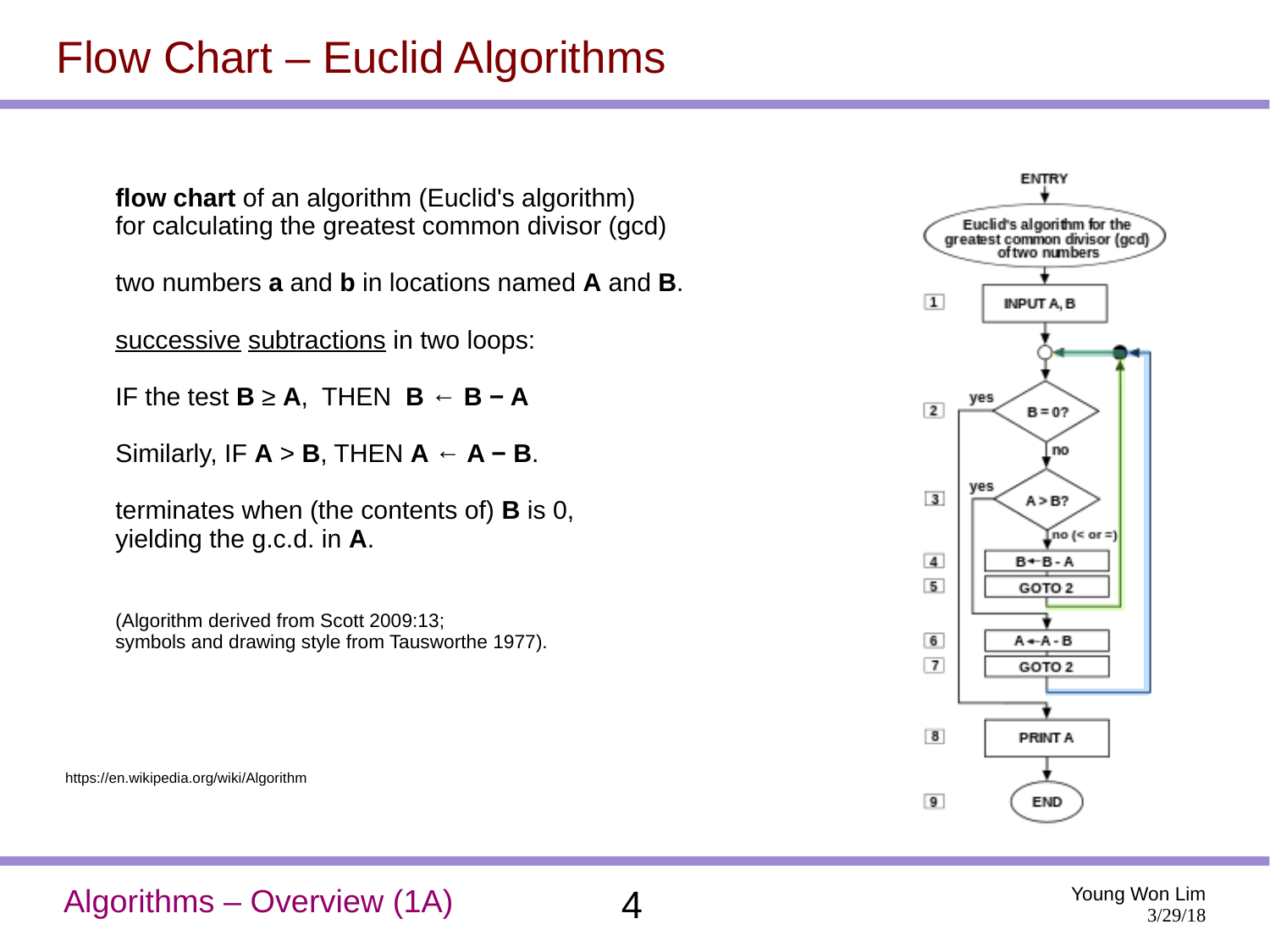# Euclid Algorithm



Euclid's method for finding the greatest common divisor (GCD) of two starting lengths BA and DC, both defined to be multiples of a common "unit" length.

The length DC being shorter, it is used to "measure" BA, but only once because remainder EA is less than DC. EA now measures (twice) the shorter length DC, with remainder FC shorter than EA. Then FC measures (three times) length EA. Because there is no remainder, the process ends with FC being the GCD. On the right Nicomachus' example with numbers 49 and 21 resulting in their GCD of 7 (derived from Heath 1908:300).

https://en.wikipedia.org/wiki/Euclidean\_algorithm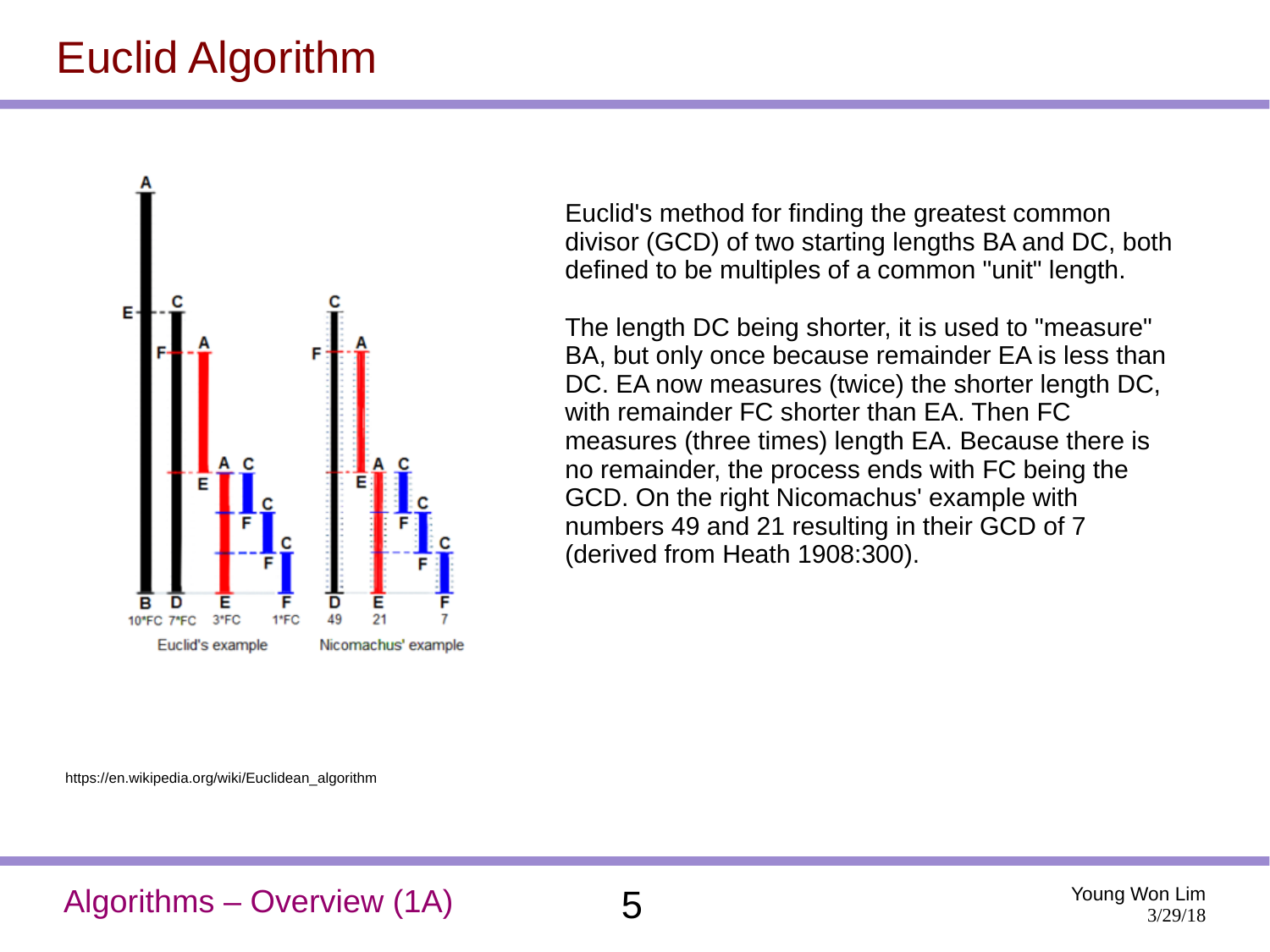The best, worst and average case complexity refer to three different ways of measuring the **time complexity** (or any other complexity measure) of different inputs of the same size.

Since some inputs of the same size **n** may be faster to solve than others.

This complexity is only defined with respect to a probability distribution over the inputs.

For instance, if all inputs of the same size are assumed to be equally likely to appear,

the average case complexity can be defined with respect to the uniform distribution over all inputs of size n.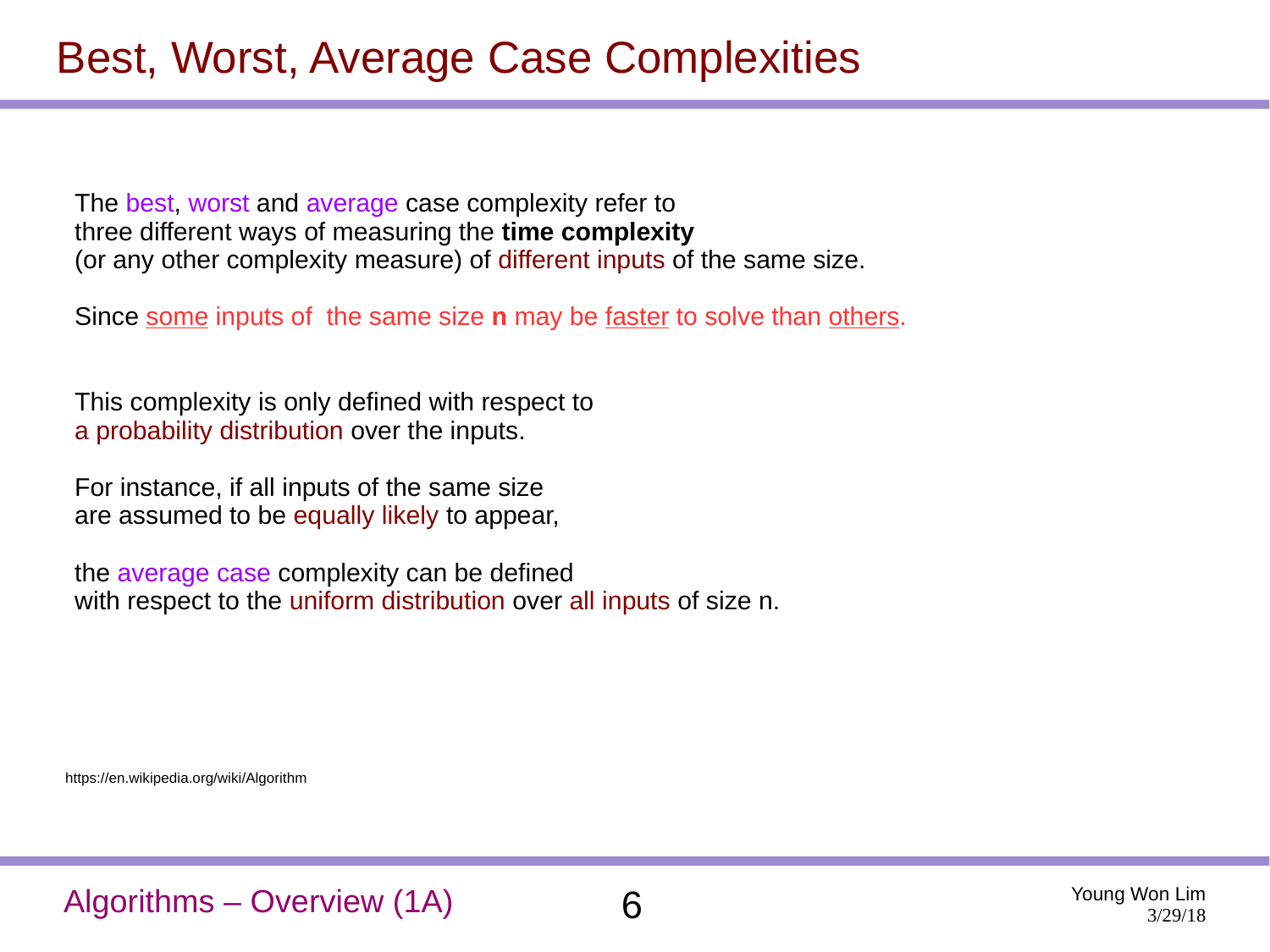### **Best-case complexity:**

the complexity of solving the problem for the best input of size n.

#### **Worst-case complexity:**

the complexity of solving the problem for the worst input of size n.

#### **Average-case complexity:**

the complexity of solving the problem on an *average*.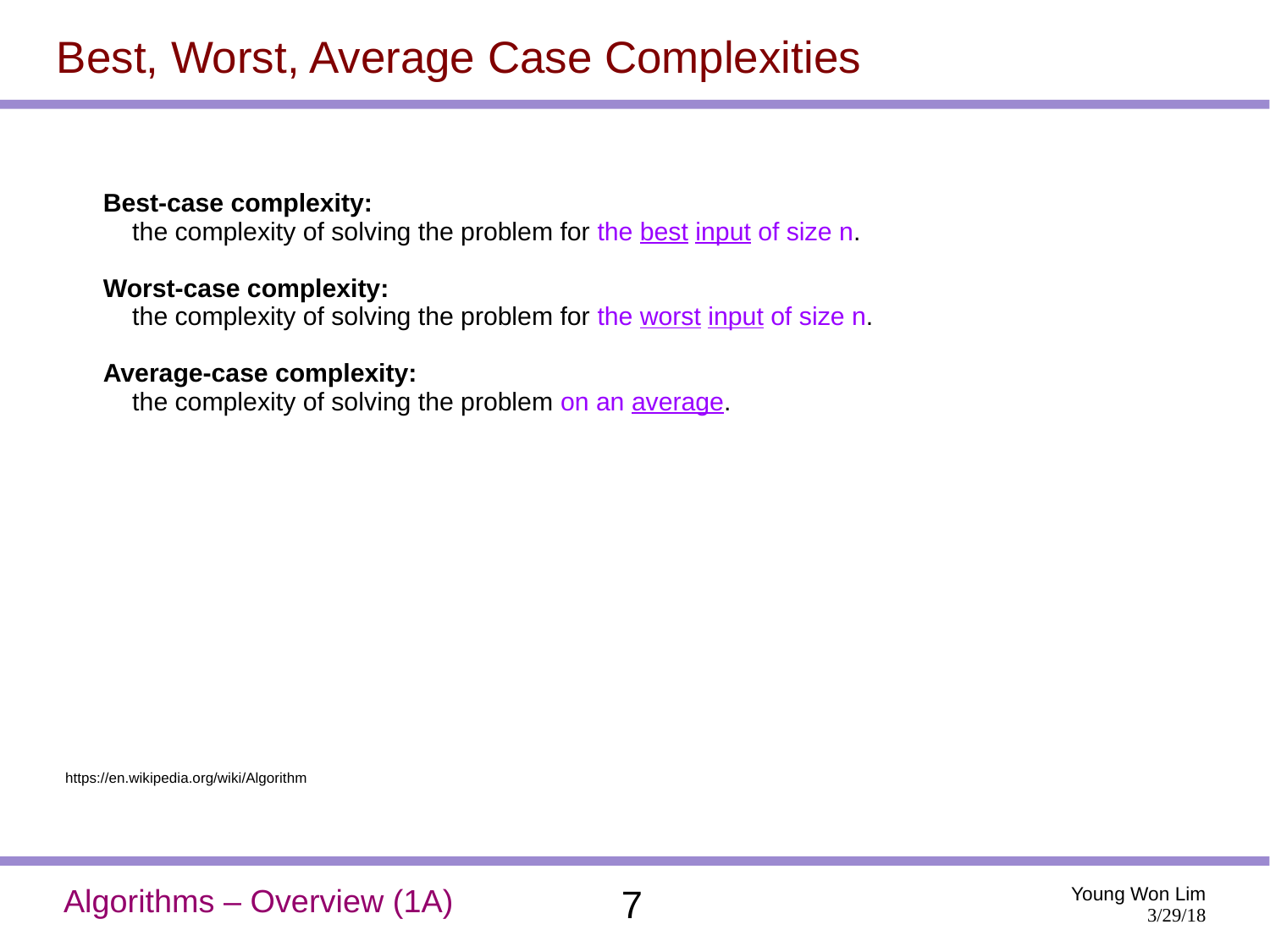To classify the **computation time** (or similar resources, such as **space consumption**), one is interested in proving upper and lower bounds on the minimum amount of time required by the most efficient algorithm solving a given problem.

The complexity of an algorithm is usually taken to be its **worst-case complexity**, unless specified otherwise.

Analyzing a particular algorithm falls under the field of analysis of algorithms. To show an upper bound  $T(n)$  on the time complexity of a problem, one needs to show only that there is a particular algorithm with running time at most  $T(n)$ .

However, proving <u>lower bounds</u> is much more difficult, since lower bounds make a statement about all possible algorithms that solve a given problem.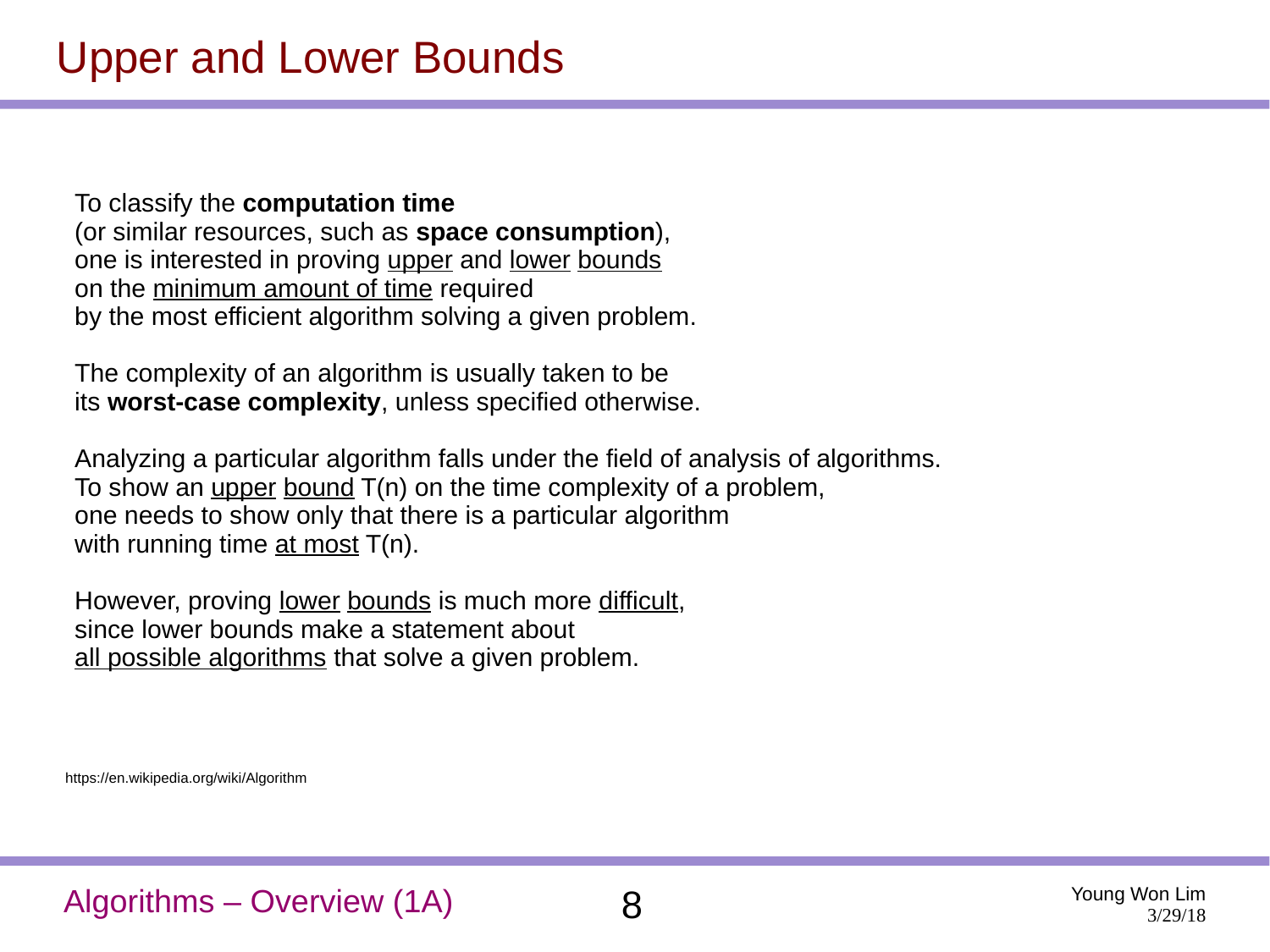The phrase "all possible algorithms" includes not just the algorithms known today, but any algorithm that might be discovered in the future.

To show a <u>lower bound</u> of  $T(n)$  for a problem requires showing that no algorithm can have time complexity lower than T(n).

Upper and lower bounds are usually stated using the big O notation, which hides constant factors and smaller terms.

This makes the bounds independent of the specific details of the computational model used.

For instance, if  $T(n) = 7n^2 + 15n + 40$ , in big O notation one would write  $T(n) = O(n^2)$ .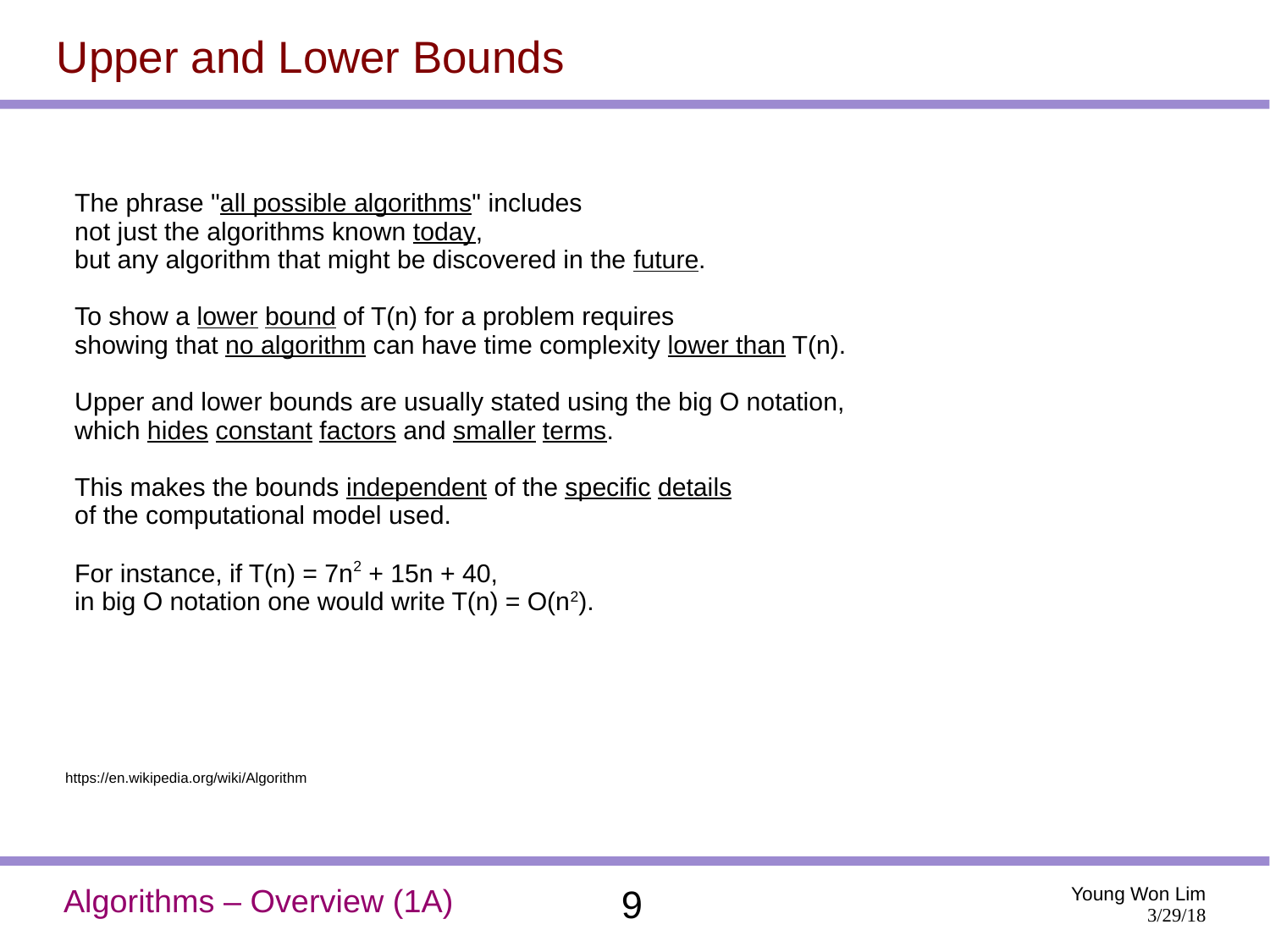

Diagram of complexity classes provided that  $P \neq NP$ . The existence of problems in NP outside both P and NP-complete in this case was established by Ladner.[3]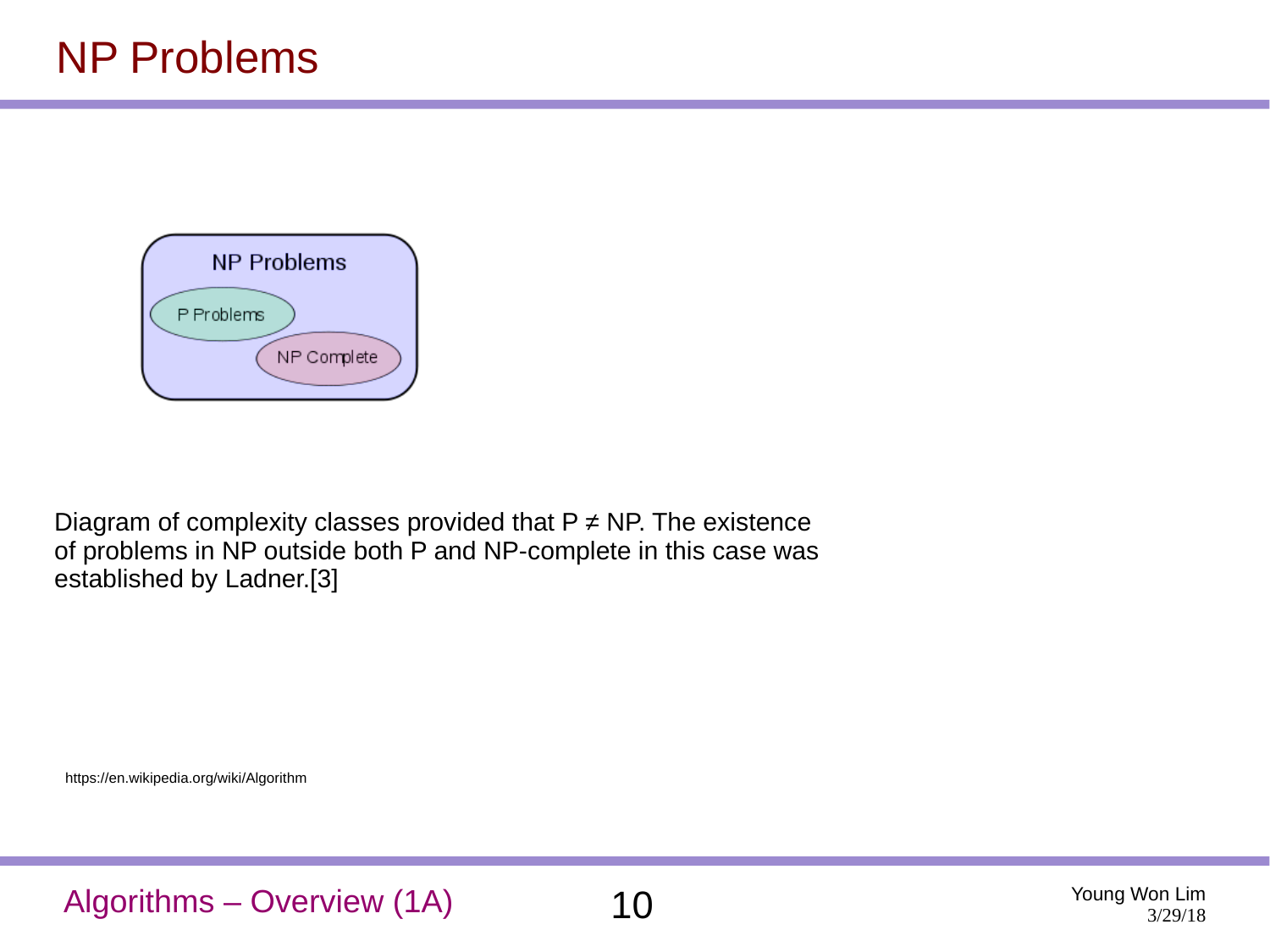# Algorithm Analysis



Graphs of number of operations, N vs input size n for common complexities, assuming a coefficient of 1

https://en.wikipedia.org/wiki/Algorithm

### Algorithms – Overview (1A) 11 The Matter of the Magnetic Music Music Music Music Music Music Music Music Music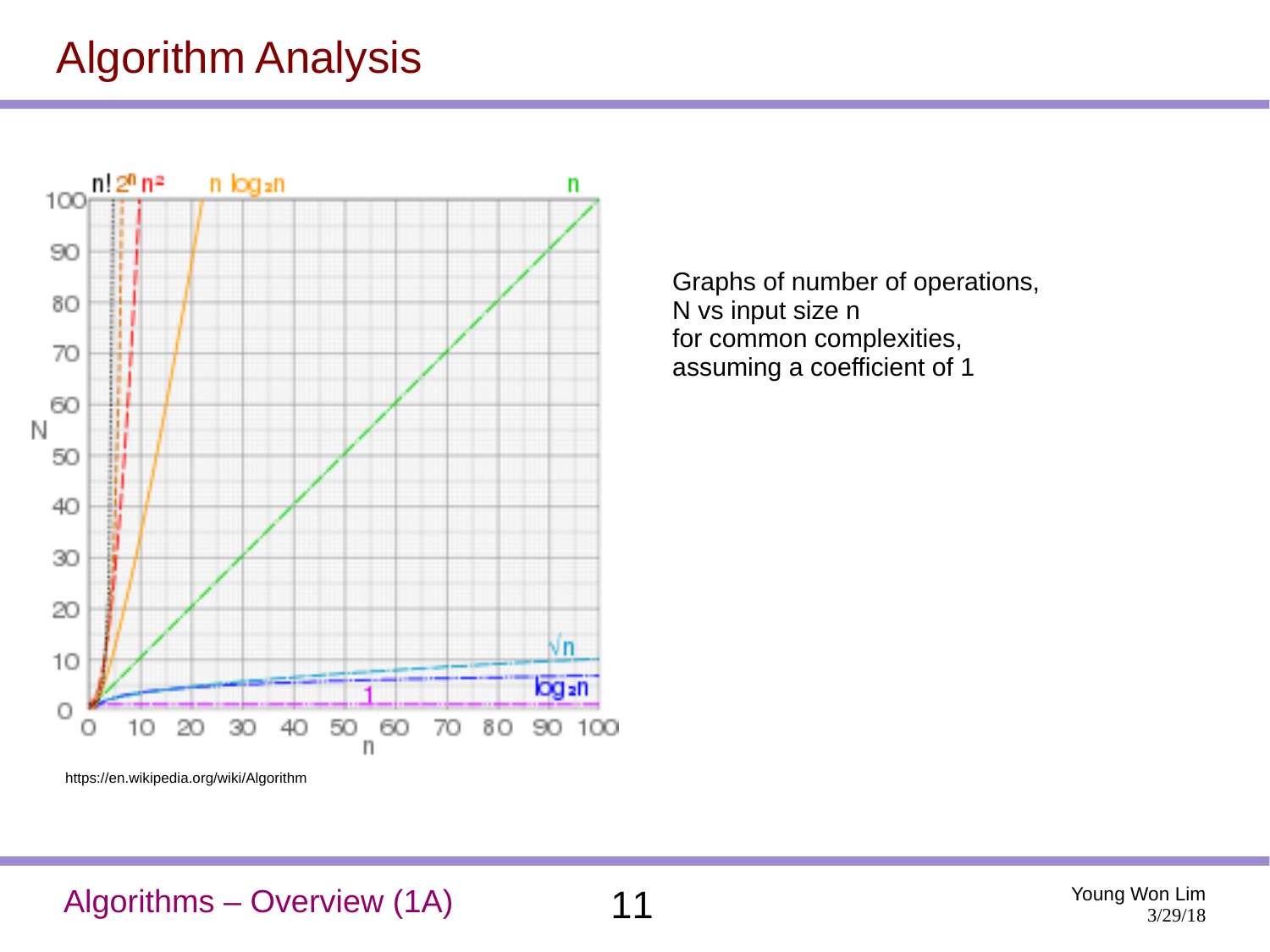# Big-O

Let  $f$  and  $g$  be two functions defined on some subset of the real numbers. One writes

$$
f(x)=O(g(x))\text{ as }x\to\infty
$$

if and only if there is a positive constant  $M$  such that for all sufficiently large values of  $x$ , the absolute value of  $f(x)$  is at most M multiplied by the absolute value of  $g(x)$ . That is,  $f(x) = O(g(x))$  if and only if there exists a positive real number  $M$  and a real number  $x_0$  such that

$$
|f(x)|\leq |M|g(x)|\text{ for all }x\geq x_0\ .
$$

In many contexts, the assumption that we are interested in the growth rate as the variable x goes to infinity is left unstated, and one writes more simply that

$$
f(x)=O(g(x)).
$$

The notation can also be used to describe the behavior of f near some real number a (often,  $a = 0$ ): we say

$$
f(x)=O(g(x))\text{ as }x\to a
$$

if and only if there exist positive numbers  $\delta$  and  $M$  such that

$$
|f(x)| \leq |M|g(x)| \text{ when } 0 < |x - a| < \delta .
$$

If  $g(x)$  is non-zero for values of x sufficiently close to a, both of these definitions can be unified using the limit superior:

$$
f(x)=O(g(x))\text{ as }x\to a
$$

if and only if

$$
\limsup_{x\to a}\left|\frac{f(x)}{g(x)}\right|<\infty.
$$

https://en.wikipedia.org/wiki/https://en.wikipedia.org/wiki/Big\_O\_notation

Algorithms – Overview (1A) 12 Young Won Lim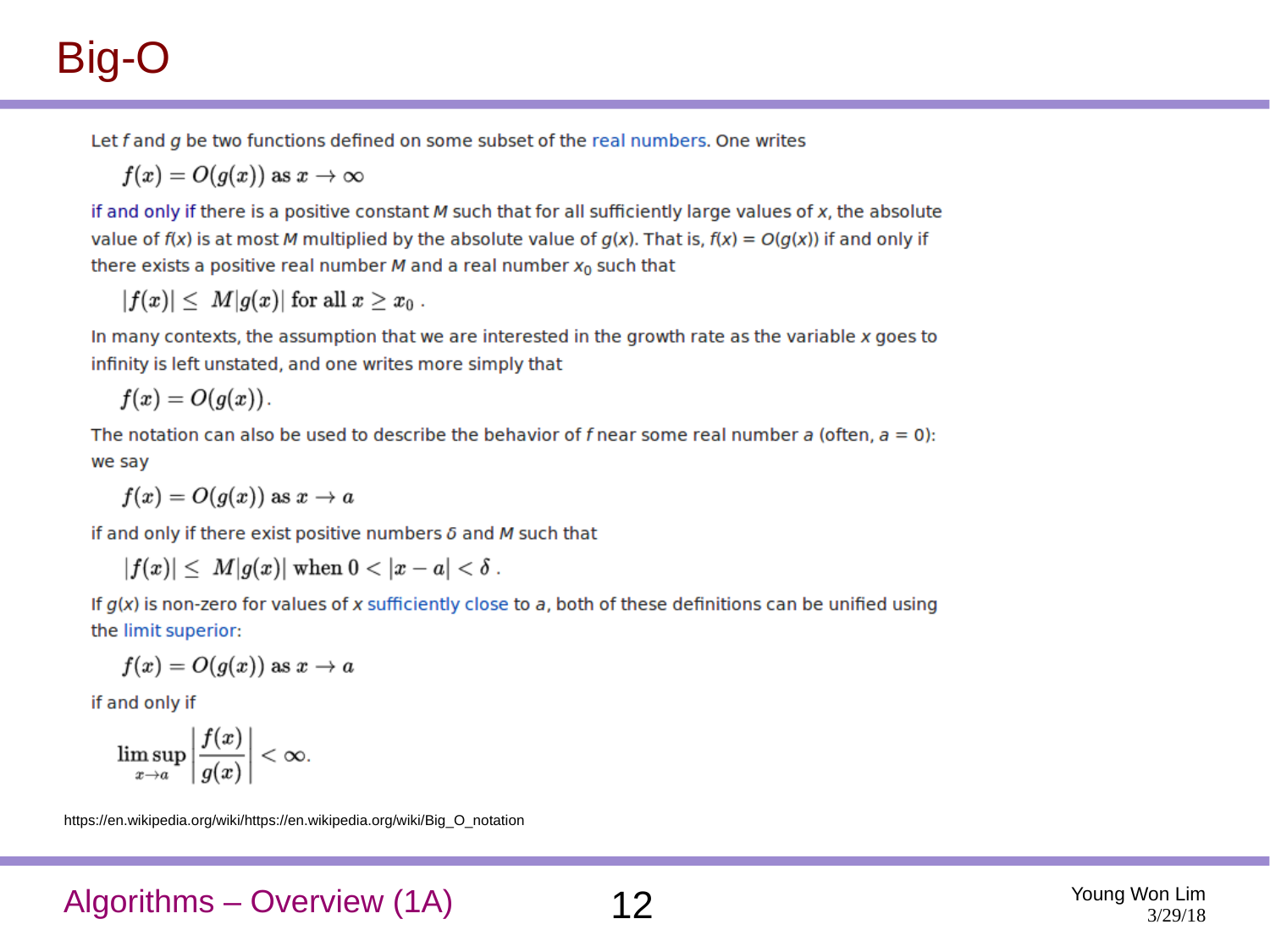### Upper and Lower Bounds

### Product [edit]  $f_1 = O(g_1)$  and  $f_2 = O(g_2) \Rightarrow f_1 f_2 = O(g_1 g_2)$  $f \cdot O(q) = O(fq)$

Sum [edit]

$$
f_1 = O(g_1) \text{ and } f_2 = O(g_2) \Rightarrow f_1 + f_2 = O(|g_1| + |g_2|)
$$

This implies  $f_1 = O(g)$  and  $f_2 = O(g) \Rightarrow f_1 + f_2 \in O(g)$ , which means that  $O(g)$  is a convex cone.

If f and g are positive functions,  $f + O(g) = O(f + g)$ 

#### **Multiplication by a constant** [edit]

Let  $k$  be a constant. Then:  $O(kg) = O(g)$  if k is nonzero.  $f = O(g) \Rightarrow kf = O(g).$ 

https://en.wikipedia.org/wiki/https://en.wikipedia.org/wiki/Big\_O\_notation`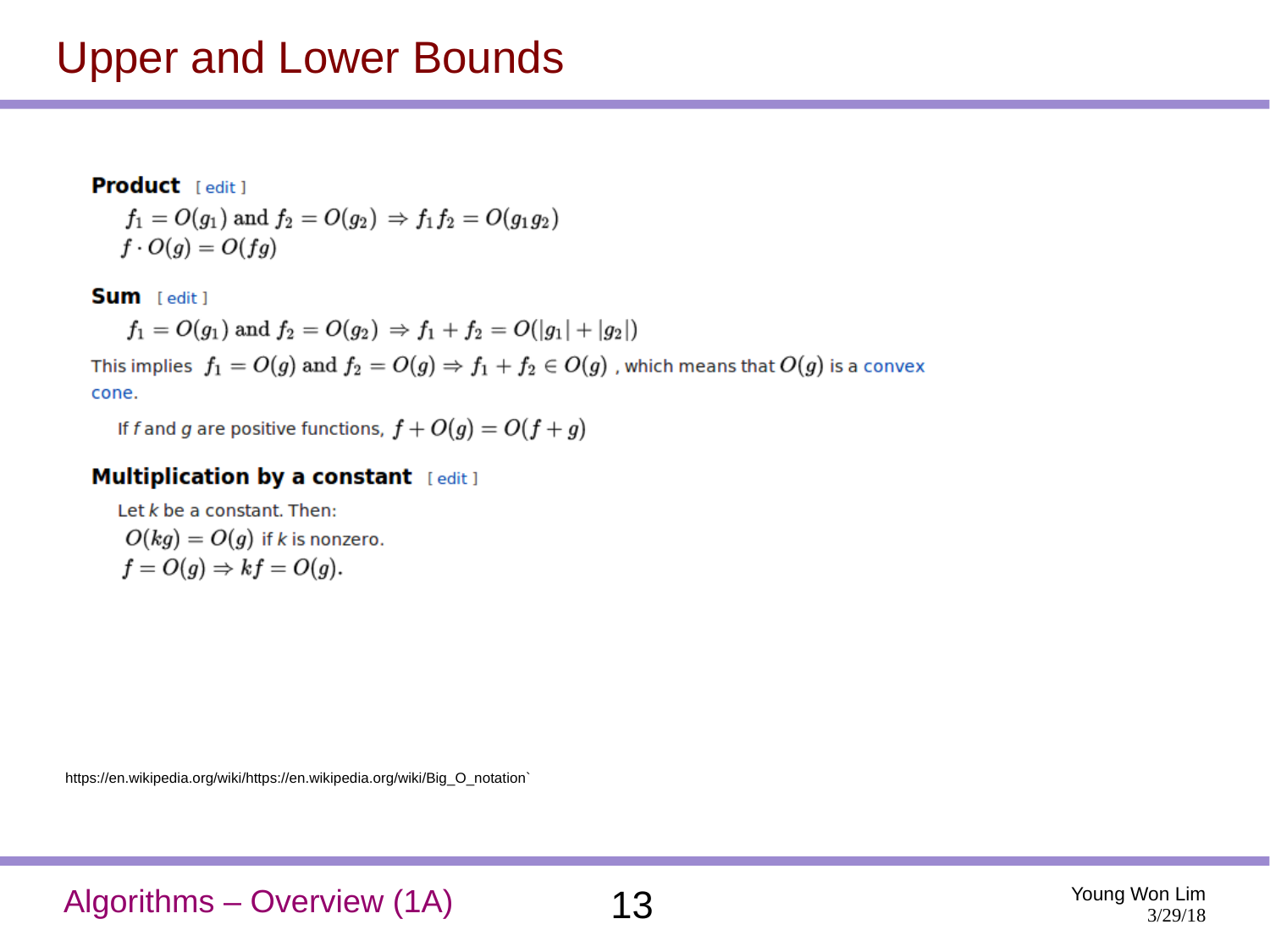# Big O Notation

*witness*  $(C, k)$ 

$$
f(x) \leq C g(x) \quad \text{for } x > k
$$

 $f(x)$  *is*  $O(g(x))$ 

Discrete Mathematics, Rosen

Algorithms – Overview (1A) 14 Young Won Lim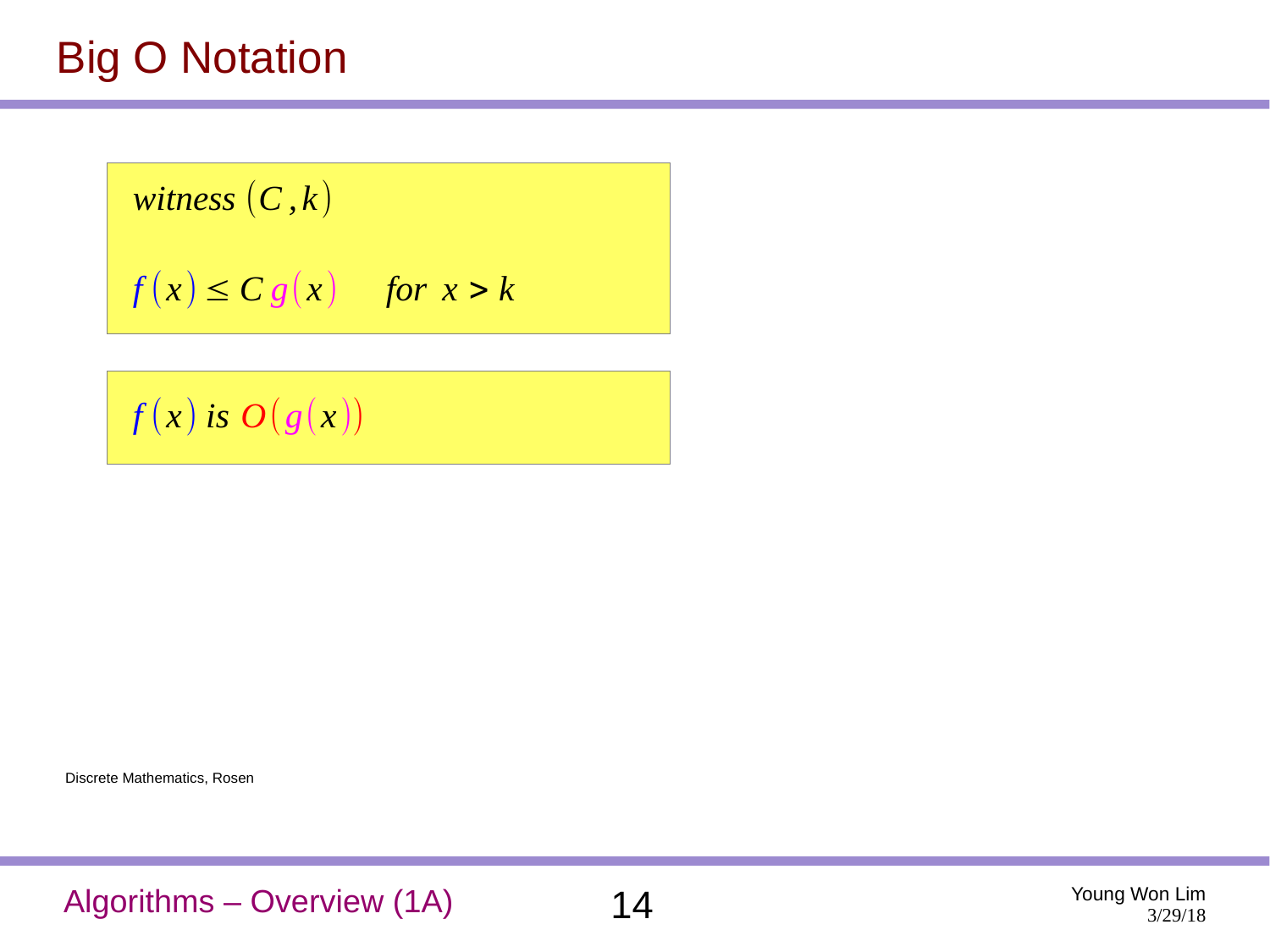### Big O Notation Examples

*witness*  $(C, k)$  $f(x) \leq C g(x)$  *for*  $x > k$  $f(x)$  *is*  $O(g(x))$ 

 $x^2$ +2 *x* + 1 *is*  $O(x^3)$ 1 < *x*  $x$  1 < *x*<sup>2</sup>  $x$  < *x*<sup>2</sup>  $x$   $x$   $x$ <sup>2</sup> + 2 *x* + 1 < *x*<sup>2</sup> + 2 *x*<sup>2</sup> + *x*<sup>2</sup> = 4 *x*<sup>2</sup>  $x^2 + 2x + 1 < 4x^2$ 

Discrete Mathematics, Rosen

Algorithms – Overview (1A) 15 Young Won Lim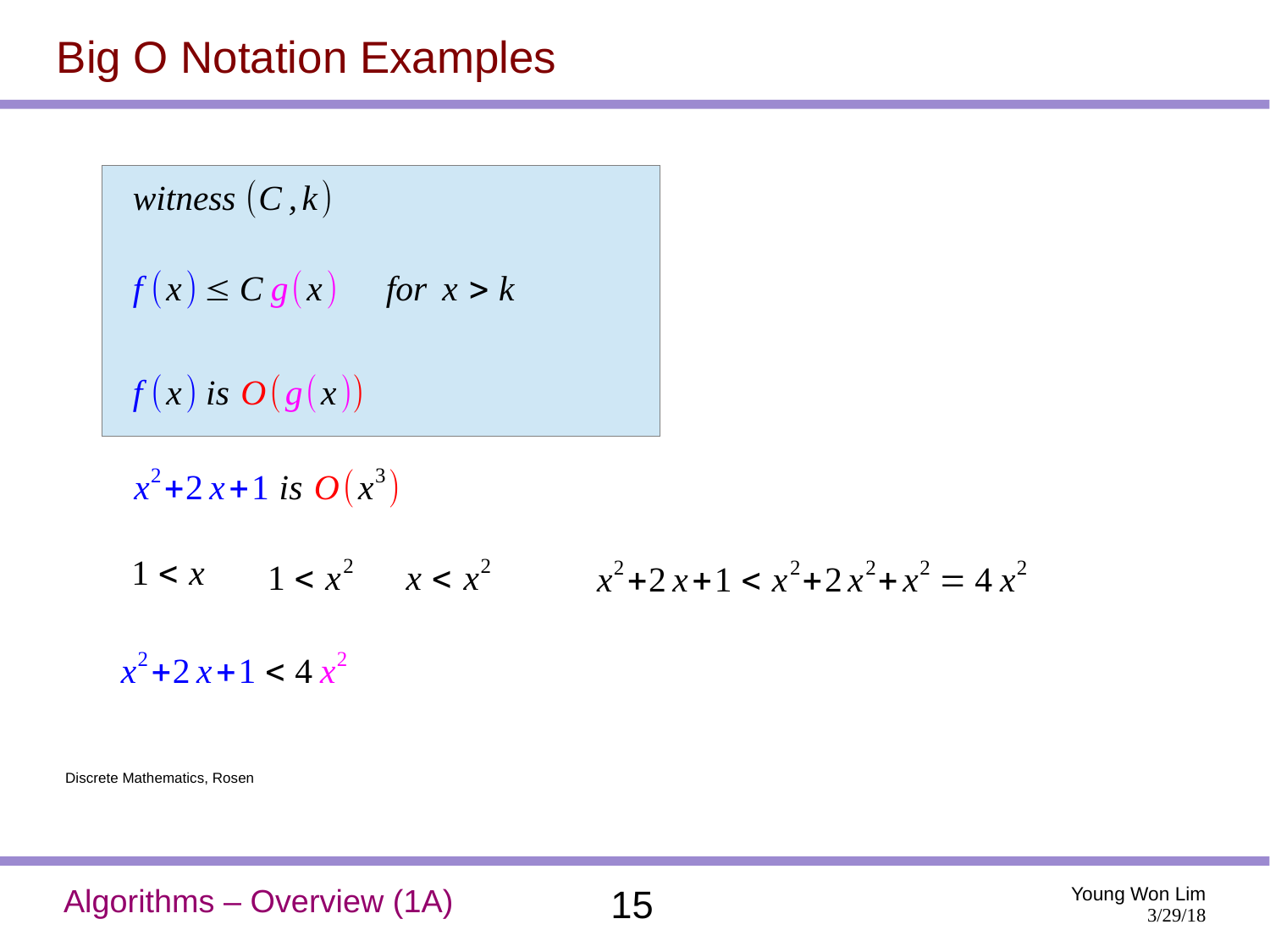$f(x) = x^2 + 2x + 1$ ,  $g(x) = x^2$ 

### $(*i23)$ (%023)  $f(x) := 1 + 2x + x^2$  $(*i24)$ (%024)  $g(x) := x^2$



Algorithms – Overview (1A) 16 Young Won Lim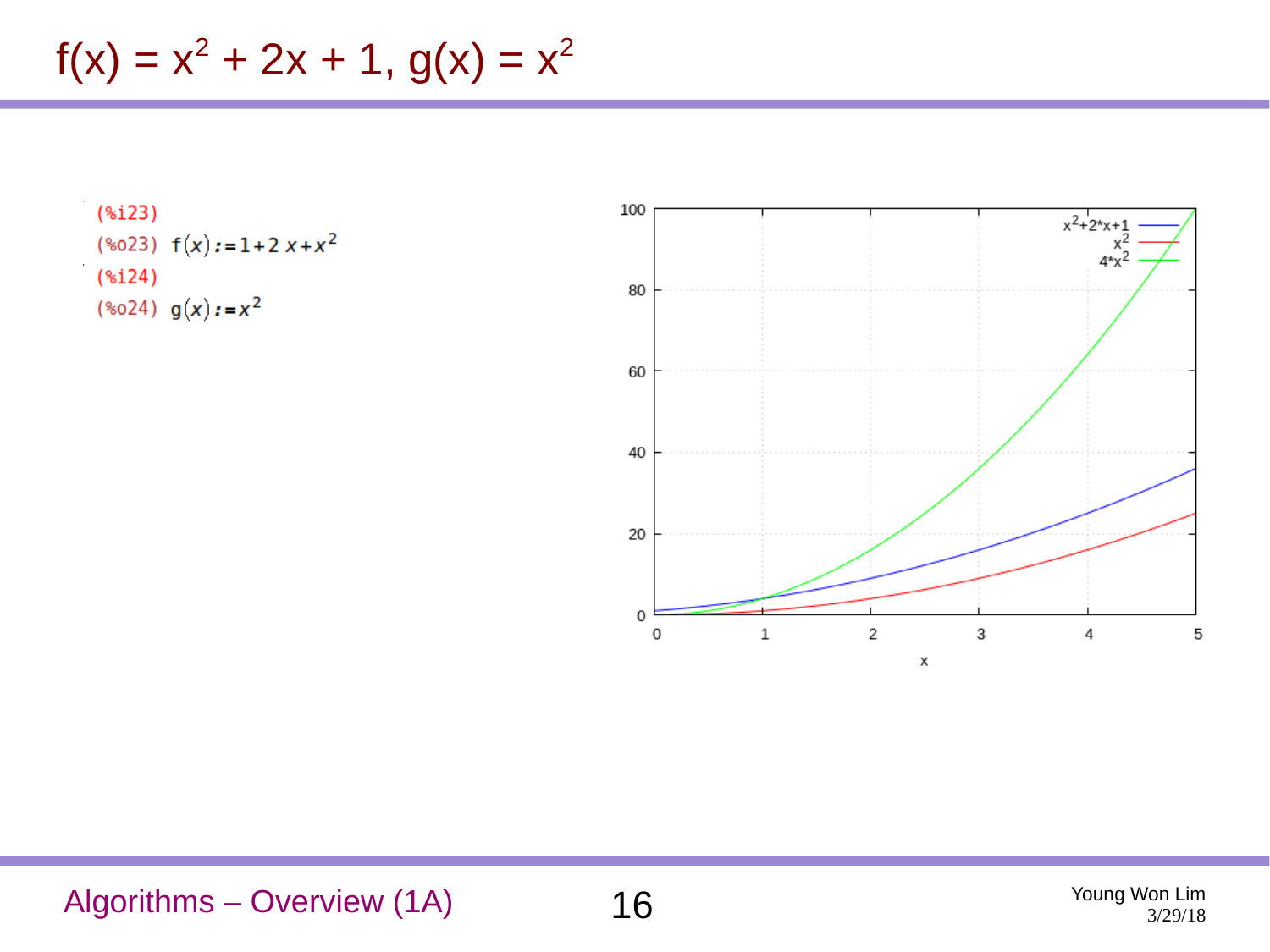### The same class function examples

 $(*i32)$ 



 $f_3(2x) \rightarrow 4 f_3(x)$ 

Algorithms – Overview (1A) 17 The Second Country of the Mustave Country of the Mustave Country of the Mustave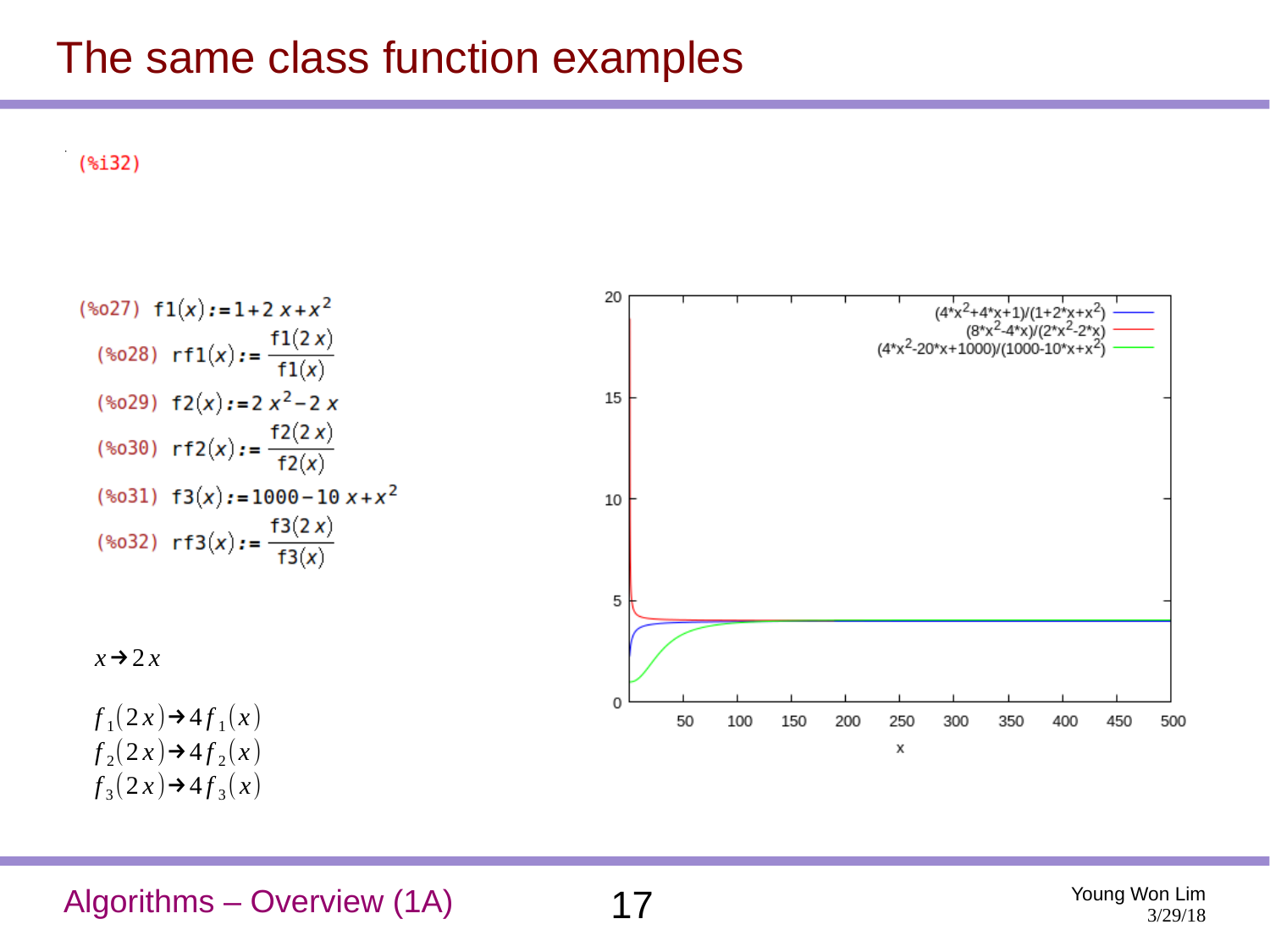# Growth Examples (1)



Algorithms – Overview (1A) 18 Magnetic Material Manuel Mung Won Lim

3/29/18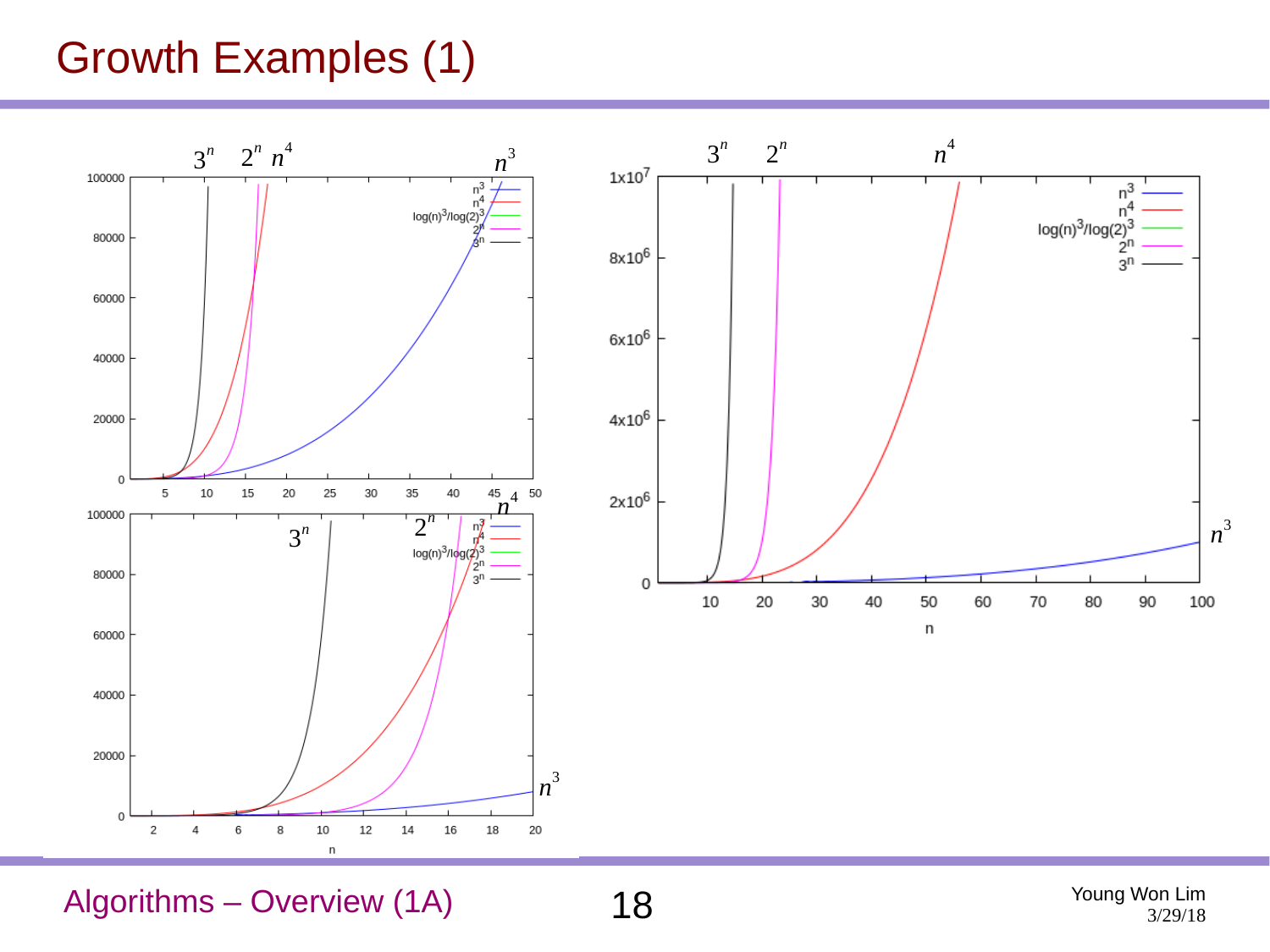# Growth Examples (2)





Algorithms – Overview (1A) 19

3/29/18